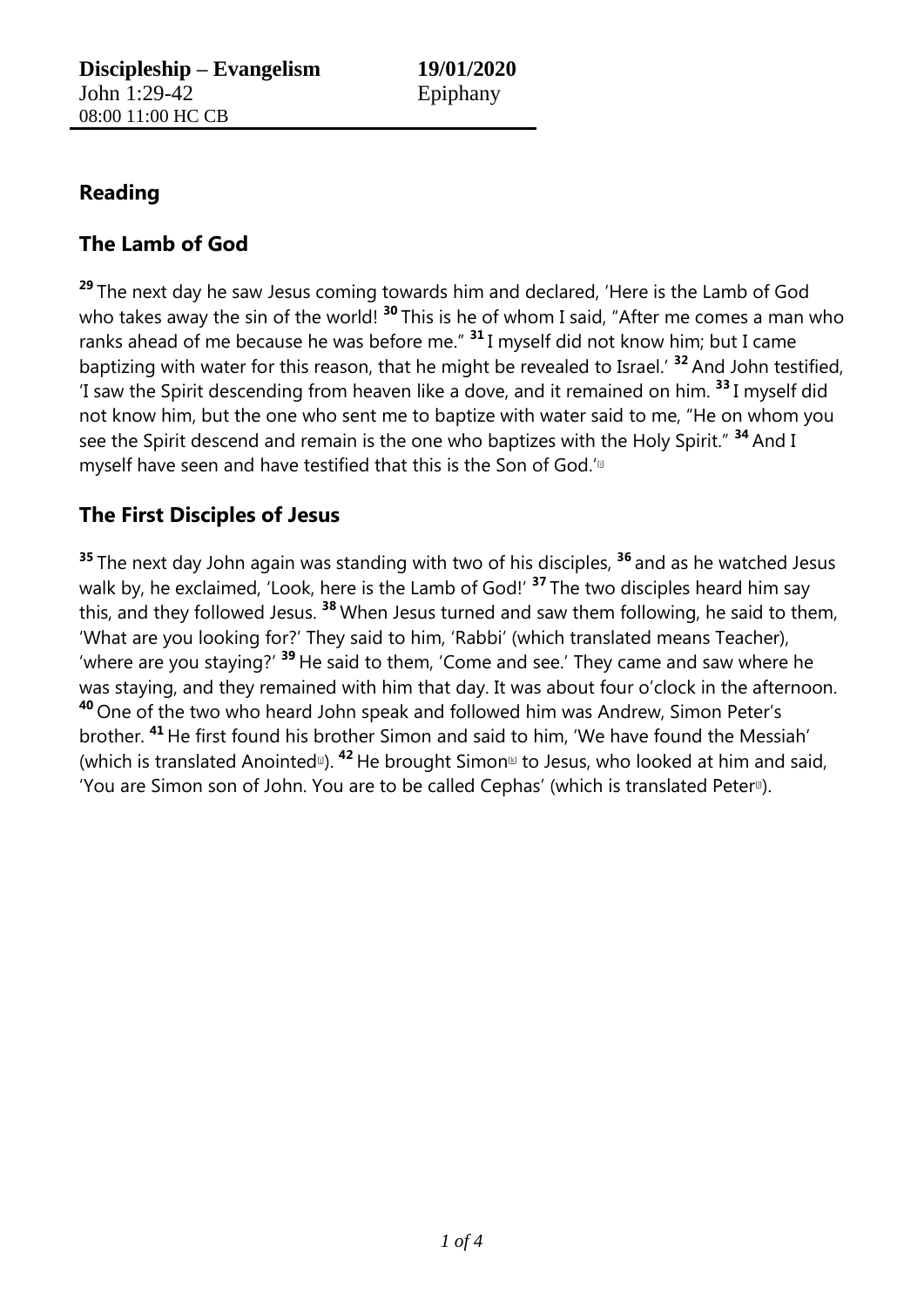## **Sermon**

Today we have reached sermon number three out of six in our series on discipleship, almost half-way through. And I'll take this opportunity to remind you that we are putting them all the sermons on the Benefice website so that you can read or listen to them again or catch up if you missed any. You really should listen to them order to get the benefit of the full series in its proper sequence and to prepare for our service with an act of commitment in week six

I hope you can all remember that in my introductory sermon two weeks ago I said, amongst other things, that Jesus did not command us to do very much, - Only to Love God with all our heart mind soul and strength, and to love our neighbours. Most of the rest of what he did and said was simply explanations and demonstrations of how to do those two things.

And then at the end of his time with us on earth Matthew records in his Gospel, chapter 28 verses 19-20 he gave the so called great commission to go into all the world and make disciples, baptising them in the name of the Father Son and Holy Spirit and teaching them to obey all that he had commanded us. You will also remember that last week Jenny talked to us about how our love, imperfect and small at first should grow and grow in response to God's perfect limitless and unconditional love. This is at the heart of our discipleship journey. We love because God first loved us.

Today I want to focus on one part of our response to God's love, and I want to do so in the context of Matthew 28 and verses 40 to 42 from today's Gospel: *One of the two who heard John speak and followed Jesus was Andrew, Simon Peter's brother. He first found his brother Simon and said to him, 'We have found the Messiah'. He brought Simon to Jesus, who looked at him and said, 'You are Simon son of John. You are to be called Cephas' (which is translated Peter).*

So today I want to talk about one of the bits of discipleship that we don't like to talk about. It is the word we are frightened to say, it is the "E Word" - Evangelism. That's what I want to talk about but I know it's a word that fills many of you with dread, so instead we'll talk about something safer. Let's talk about Church Growth, because Church Growth is something that can happen around us, without us having to do anything. The trouble is that it can, but it won't. I remember years ago seeing a poster on a wall and I think I've seen it on a tea towel as well, it described a job that SOMEBODY needed to do. EVERYBODY could do it, but because ANYBODY could do it, NOBODY did. The Church won't grow unless we ALL take God's message into the world around us, that's all an evangelist is. The word, is built around the two syllables in the middle – angel – and it simply means God's messenger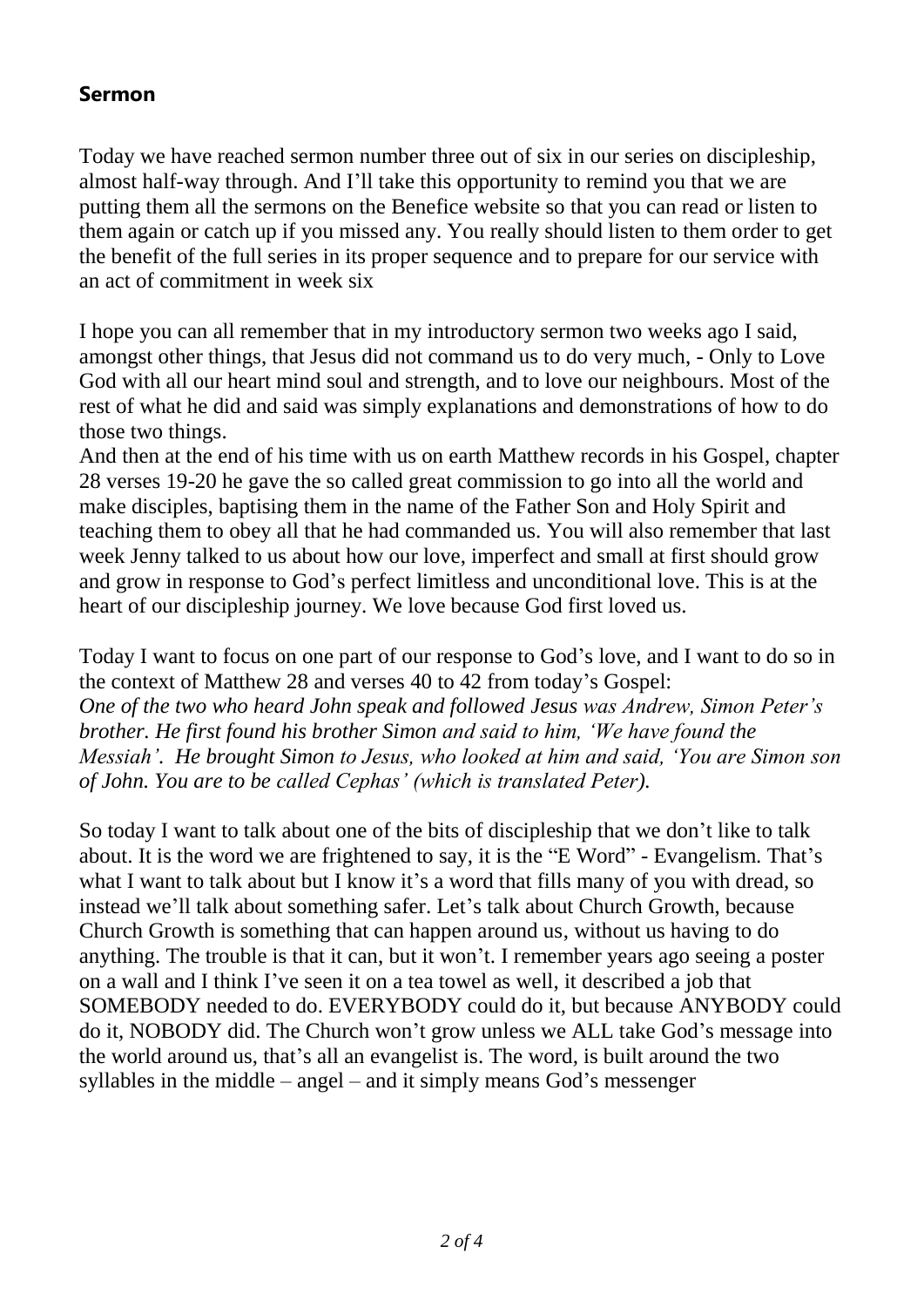Everybody in here this morning, I hope, wants to be a good and true disciple of Christ. And as I said in my introductory sermon that means committing to doing what Christ has commanded his disciples to do – Namely:

*GO into ALL THE WORLD and MAKE DISCIPLES, baptising them in the name of the Father Son and Holy Spirit and TEACHING them to obey his commands*.

There are some key words and phrases in these verses.

GO – that means we have to get up and GO.

And if your get up and go has got up and gone, then my recommended medicine is prayer – Ask God to give you some more. GO means we actually have to do something. If Andrew had done nothing, said nothing, kept his precious knowledge of the Messiah a secret for himself, St Peter's Church Cogenhoe would not even exist because there would not have been a Saint Peter.

So we are to go into ALL THE WORLD, The Gospel writer John said God loved the world so much that he gave his only Son so that EVERYONE, not someone but EVERYONE who believes in him shall not die but have everlasting life.

My first question to you today is Do you really believe that? Do you believe that he meant it when he said Everyone? Do you believe that he meant it when he said everlasting life? Do you believe that God loves YOU that much? Do you believe that he loves EVERYONE that much? We love because God first loved us! It is because God loved us that we love God back – or should do!

So the question I have to put to you to next is: Are you in love with God? Do you in fact love God with all your heart mind soul and strength? Because if you do then people should be able to see it. We have all seen how teenagers in love behave, They can't get enough of each other, and whether they do it consciously, by carving their names into trees, or unconsciously in the way they behave, they tell everyone around them they are in love. This is what Andrew did, he found his brother and told him all about Jesus. And it's what we should be doing too, whether by words or actions or both we should be telling people all about Jesus. It's not rocket science and it's not difficult, it doesn't need lots of fancy degrees or special training or a white plastic collar around your neck.

Two weeks ago, in here, Revd Irene asked people what they wanted to thank God for, and people told her. Now, if you can tell people in here what you have to thank God for then you can also tell your next door neighbour, the person next to on the bus, the person in the shop, the other person walking their dog, the person waiting with you in the outpatient clinic, and I could go on.